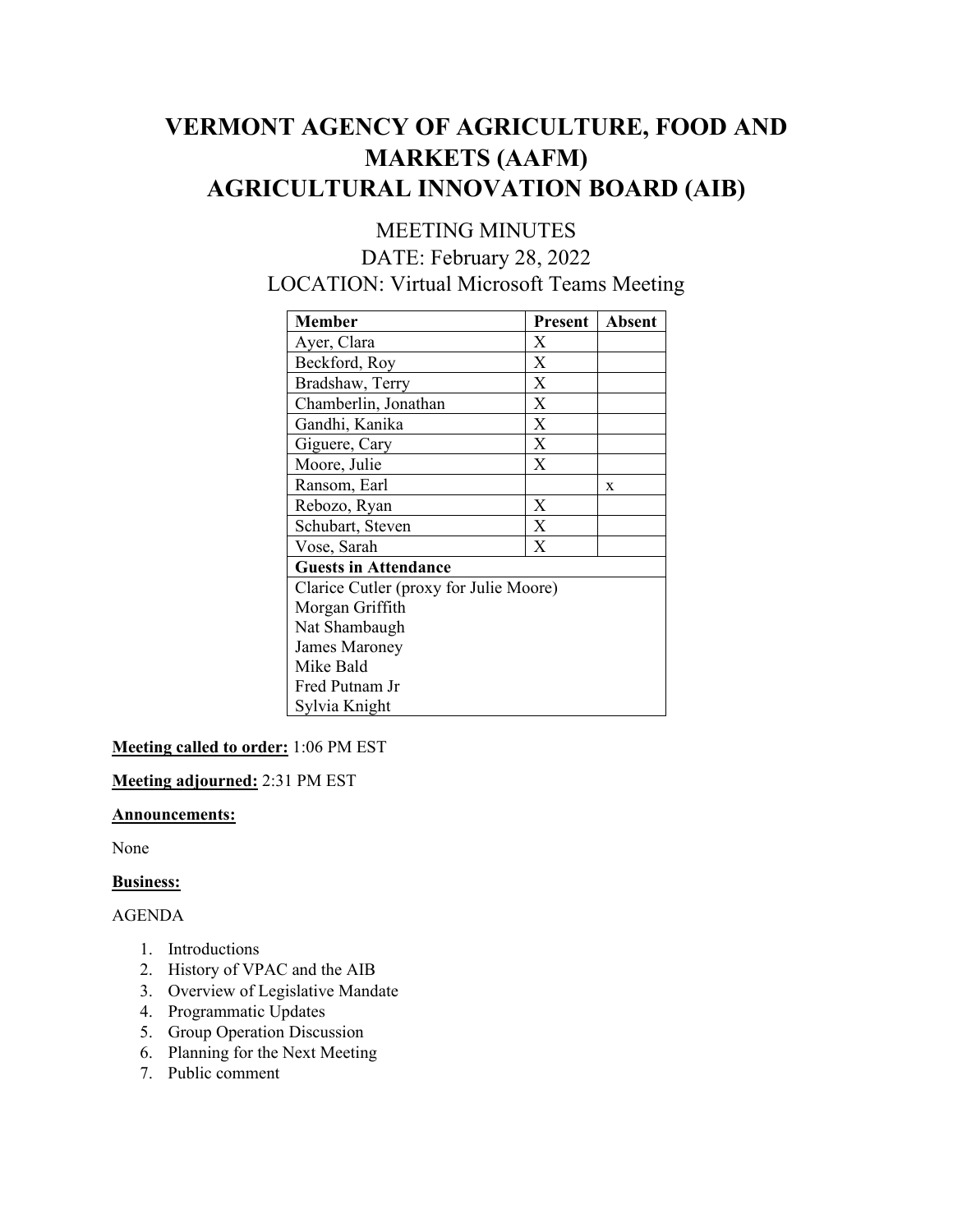1. Introductions

Cary Giguere – Director Public Health and Resource Management (PHAM) at AAFM has been with AAFM for 29 years, the majority of that time with the pesticide program. Designee for Secretary of Agriculture.

Dr. Roy Beckford – Associate Dean and Director of UVM Extension in the College of Agriculture and Life Sciences. Has held the position for about 10 months. Fills the seat of a member from the UVM Extension Center For Sustainable Agriculture.

Kanika Gandhi – Agrichemical Section Chief with PHARM. Has been with AAFM for 2 years and has worked with legislature to from the AIB.

Sarah Vose – State Toxicologist, doing work evaluating risk of chemicals to human health. Designee for the Commissioner of Health.

Clarice Cutler – Agency of Natural Resources (ANR) Department of Environmental Conservation (DEC) representative participating on behalf of Secretary of DEC. The Agency is working to designate an appointee that will fill the seat of the Secretary of Natural Resources or designee.

Jonathan Chamberlin – Ag Retail with Bordeau Brothers. Fills certified crop consultant seat.

Clara Ayer – Family owned dairy farm. Fills the seat of an active farmer who is a member of an organization representing the conventional dairy industry.

Terry Bradshaw – UVM Assistant Professor and Director of Horticulture Research and Education Center. Also is an active apple grower. Fills the seat of active farmer who is a member of an organization representing fruit or vegetable farmers.

Steven Schubart – Owns wholesale grass fed beef business. Works for meat aggregation company out of Boston, and is a member of the Governor's Commission on the Future of Vermont Agriculture. Fills the seat of an active farmer who is a member of an organization representing grass-based, non-dairy livestock farming.

Ryan Rebozo – Director of Conservation Science with the Vermont Center for Ecostudies, with past experience at Rutgers Extension. Fills the seat of a member of an environmental organization that advocates for policy regarding the management or reduction of toxic substances.

Non-member Introductioms

Nat Shambaugh - Berlin, VT retired chemist with AAFM

James Marony - Oliver Hill Farm Leicester, VT retired organic dairy farmer

Fred Putnam - Vermont Beekeepers Association Board of Directors, Brandon VT

Mike Bald – Got Weeds

Sylvia Knight - Earth Community Advocate

Morgan Griffith – Agrichemical Research and Policy Specialist with PHARM at AAFM. AIB note taker.

2. History of VPAC and the AIB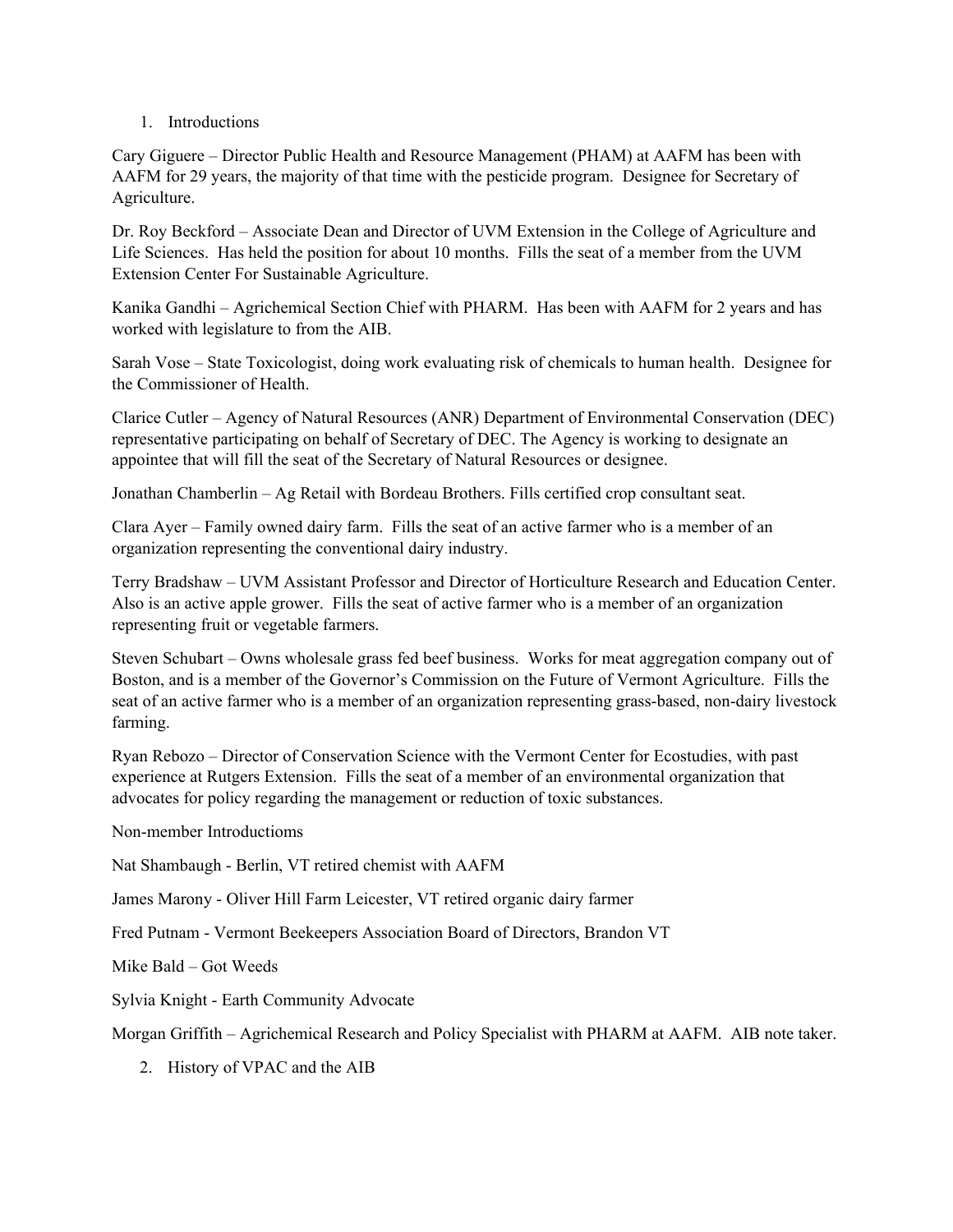Before AIB there was Vermont Pesticide Advisory Council (VPAC), created in 1986 to reduce use and detrimental impact of pesticides in state. VPAC was disbanded last year in conjunction with the formation of the AIB. Another function of VPAC as reviewing Right-of-Way permitting. This permitting review process is not going away. Instead of VPAC review, the permit applications are being published for public comment and those comments will be compiled and brought to the Secretary before permit issuance.

Things are changing in Vermont agriculture, so we wanted to have a diverse range of expertise and stakeholders that can look at pesticide regulations holistically and see any unintended consequences of new proposed policy.

AIB has responsibility to issue a report at the end of each year outlining the topics and recommendations pertaining to emerging issues and prioritized by board members.

3. Overview of Legislative Mandate

What are we tasked to do?

Act 49 (6 V.S.A. § 4964)

*(1) Review historic recommendations for pesticide reduction in the State and coordinate with existing work groups to avoid submitting to the General Assembly conflicting policy recommendations on the regulation of pesticides and farming.* 

*(2) Recommend practices that reduce the use of and exposure to pesticides and synthetic fertilizers in order to protect soil biology, human health, and environmental health, including recommended targets to achieve the State goal of an overall reduction in the use of pesticides consistent with sound pest or vegetative management practices.*

*(3) Advise the Executive Branch and the General Assembly with respect to legislation concerning the use of agricultural pest control measures and integrated pest management.* For example, how can we use IPM and other pest control more efficiently?

*(4) Recommend to the Secretary of Agriculture, Food and Markets policies, proposed rules, or legislation for the regulation of the use of treated articles when the Board determines that use of a treated article will have a hazardous or long-term deleterious effect on the environment in Vermont, presents a likely risk to human health, or is dangerous.* 

*(5) Recommend practices to reduce the use and generation of waste associated with plastic in farming.*

*(6) Incentivize farming practices that are looking to reduce the use and dependence on pesticides in their practices.*

*(7) Advise the Agency with regard to the regulation of plant biostimulants.* 

*(8) Recommend studies necessary for the performance of its functions as established under this section.* Education and outreach with farmers

*(9) Explore methods and standards for transitioning farmers to practices that reduce pesticide usage.*

*(10) Explore methods and standards for farmers to engage in carbon sequestration or mitigation.* 

*(11) Review the seed traits of a new genetically engineered seed proposed for sale, distribution, or use in the State.*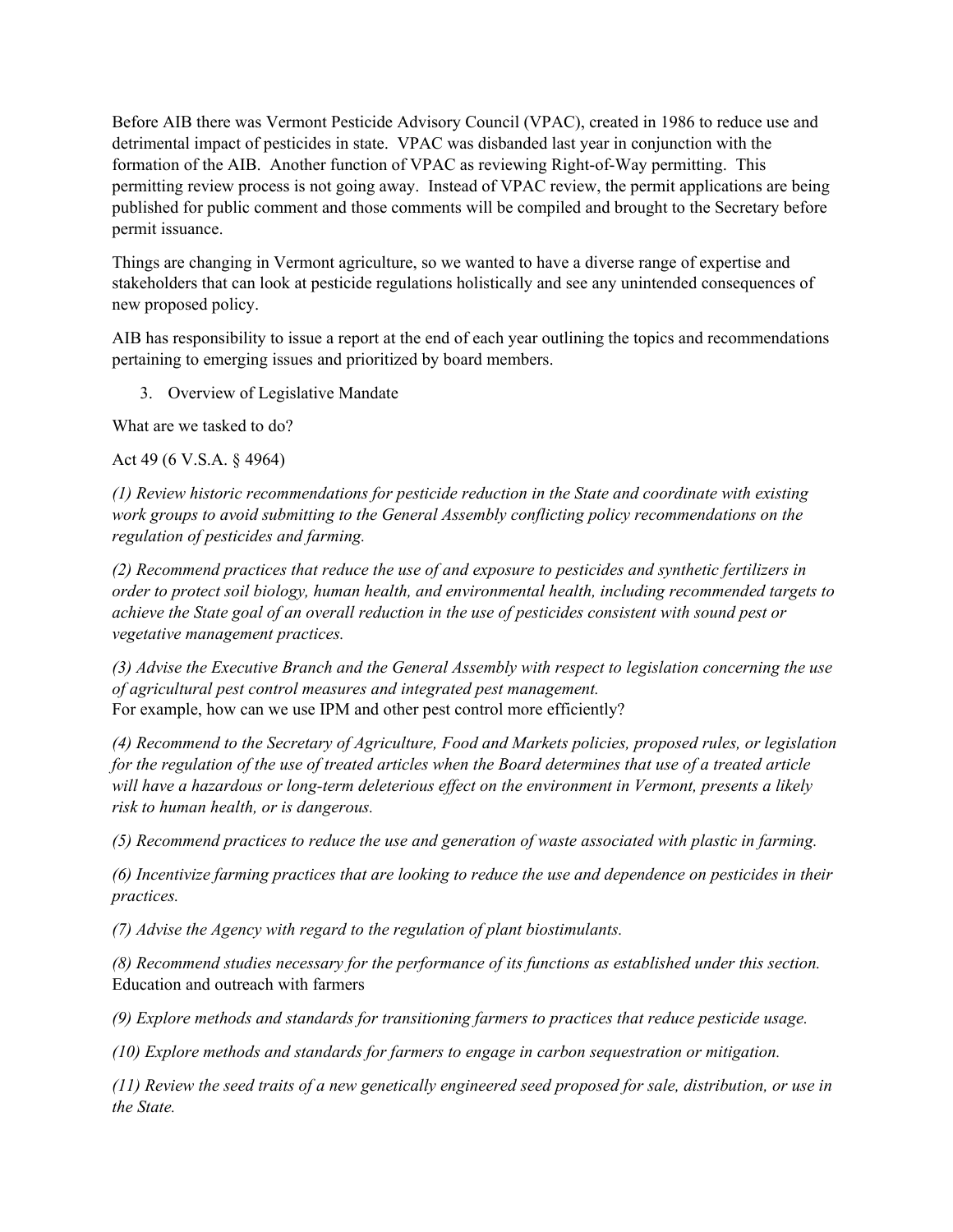The AIB will replace the current Seed Board tasked with deciding if new genetic traits on seeds are appropriate for VT. A new technology in the pipeline is Enlist Duo resistant crops.

*(12) Study and issue recommendations regarding the feasibility of the use of biodegradable plastics in agriculture and the promotion of the use of and production of biodegradable plastics and similar products in Vermont.*

- 4. Programmatic Updates
- H.626 bill builds on previous work of the legislature with regard to the pollinator protection committee. That committee's report has many action items, the last and largest has to do with use of treated seeds. Legislature gave AAFM opportunity to develop best management practices for use of neonic treated seeds. To date we haven't been able to establish a link between treated seeds and pollinator impact.
- Another topic of importance is corn herbicides. We will invite Morgan to present surface water pesticide monitoring data at later date. We also work with pesticide disposal around the state and have a stringent pesticide enforcement program.
	- 5. Group Operation Discussion

What is best practice for how our group operates? (Members can email their thoughts to Kanika after the meeting as well to add to this discussion.

TB – If we nominate a chair it would have to have close date. As a chair this could take a LOT of time, so I suggest AAFM prioritizes topics as they come through and takes chair responsibilities [RR agrees]

CG – yes AAFM can take on responsibility of facilitating meeting and group can decide the priorities from what gets handed to us.

CA – Is the plan to have in-person meetings in the future?

KG – yes! Hopefully the next one will be in-person.

SV – Does yearly report cover all topics outlined?

KG – It covers topics we get to. I would rather deep dive into a few rather than gloss over all.

SV – It will be helpful to see priorities of what we should have in the report and maybe see an outline. Then maybe divide into groups to conquer.

KG – I plan to send out a survey to find what is important to the members of the group. If there is an even split then we can decide if we do sub-committees. We can publish results of the survey for members of the public to see as well.

TB – There are tiers of issues worth considering:

1) acute issues pending legislation

2) longer term topics i.e. proposing a study

Would be beneficial to sort out those issues so have temporal priorities outlined.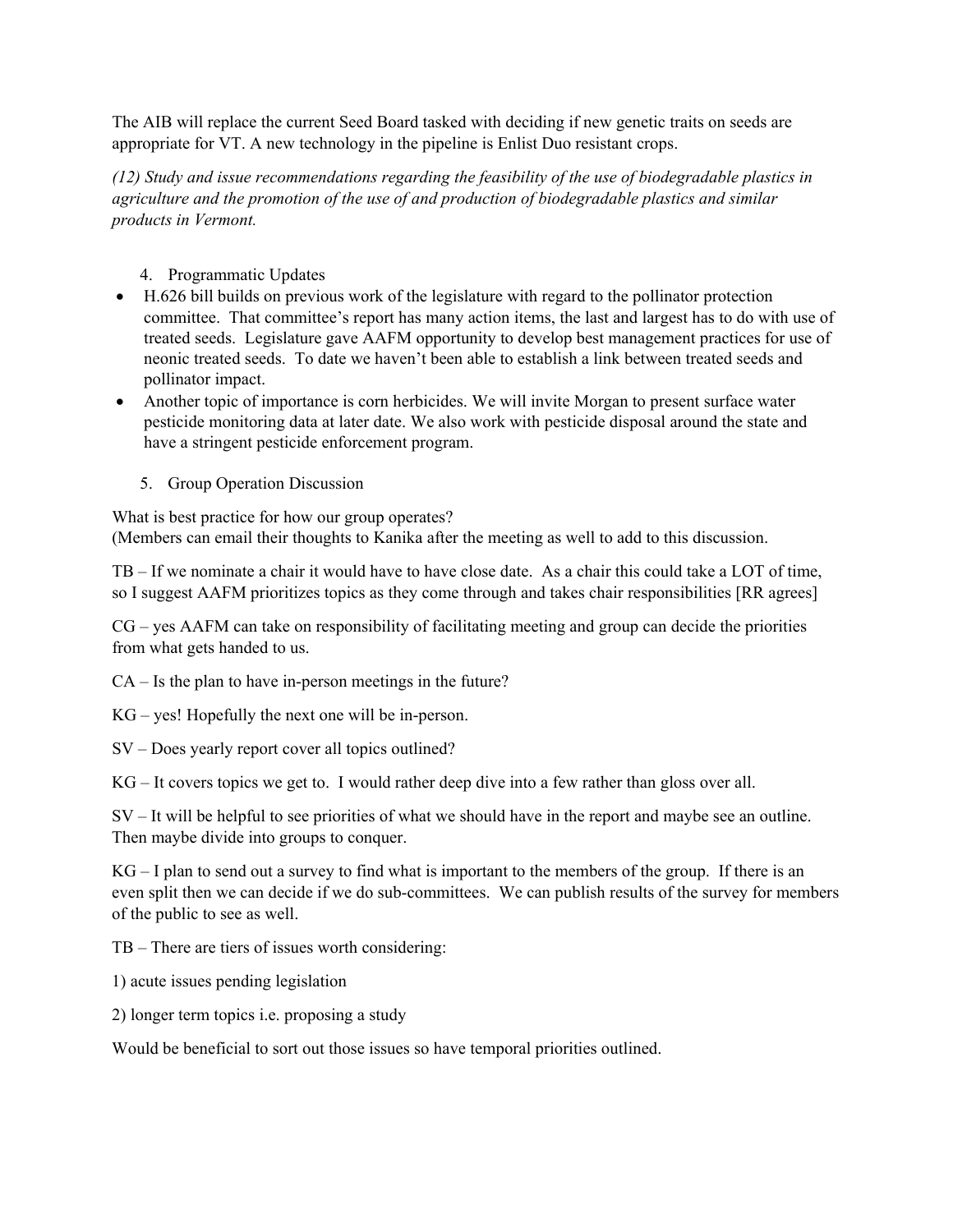CG – the topic of treated seeds is one example of a shorter time frame issue, whereas atrazine is longer term discussion. The group agrees that categorizing short and long term topics will help sort and priorities issues and efforts.

CA – I'm hopeful we can come up with good list of priorities to discuss as whole group, I'm concerned we would lose the benefit of the diverse expertise we have if we have to split up. [CG, RR, KG agree]

CG – The endangered species committee has different scientific advisory panels, which is a structure that we could utilize. For example, we could form a pollinator advisory panel if we choose to as a way to broaden our expertise as needed and call upon subject matter experts.

RB – I like the idea of broad spectrum approach. Extension can also bring in resources/technical expertise. But there might be some issues that sub-groups can tackle then bring back to whole group.

KG – We'll send the survey to get a sense of priorities of members, if we want to split short/long term topics, and do we want scientific advisory boards for technical expertise.

TB – I suggest tag in subject line so that emails don't get lost.

Group in consensus [AIB] will be in subject line of all communications.

Will communicate Per diem form from business office and also share presentation on neonic monitoring over last 5 years in next communication.

6. Planning for the Next Meeting

Will look to schedule meetings on Mondays. It is helpful to have the agenda posted a month prior to the meetings so there is adequate time to prepare.

7. Public comment

#### James Marony

Question: Reduce use of pesticide use is a relative term, is the group open to a complete ban of pesticides?

Response: We will have to discuss, have to get feet under us first before delving into that type of details

## Sylvia Knight

Question: Will AIB be open to presentations from people with expertise? Response: Yes, we would like to bring in subject matter experts to help inform decisions.

Question: Can we receive agendas so that we know when we would like to join and comment? Response: Yes, we are getting website up and running and we have a list to contact with future public communications.

Question: Is the VPAC sharepoint webpage going to be archived and not lost? Response: Yes, we will transition to AIB and create links to historic VPAC documents. AIB goal is to have increased transparency.

Question: Where do waste pesticides go? How are they disposed of? Response: It depends. We currently have contracts with solid waste management districts for hazardous waste disposal. We also cost share with hazardous waste hauler to clean up unused pesticides. They get manifested and shipped as hazardous waste, potentially to incinerator.